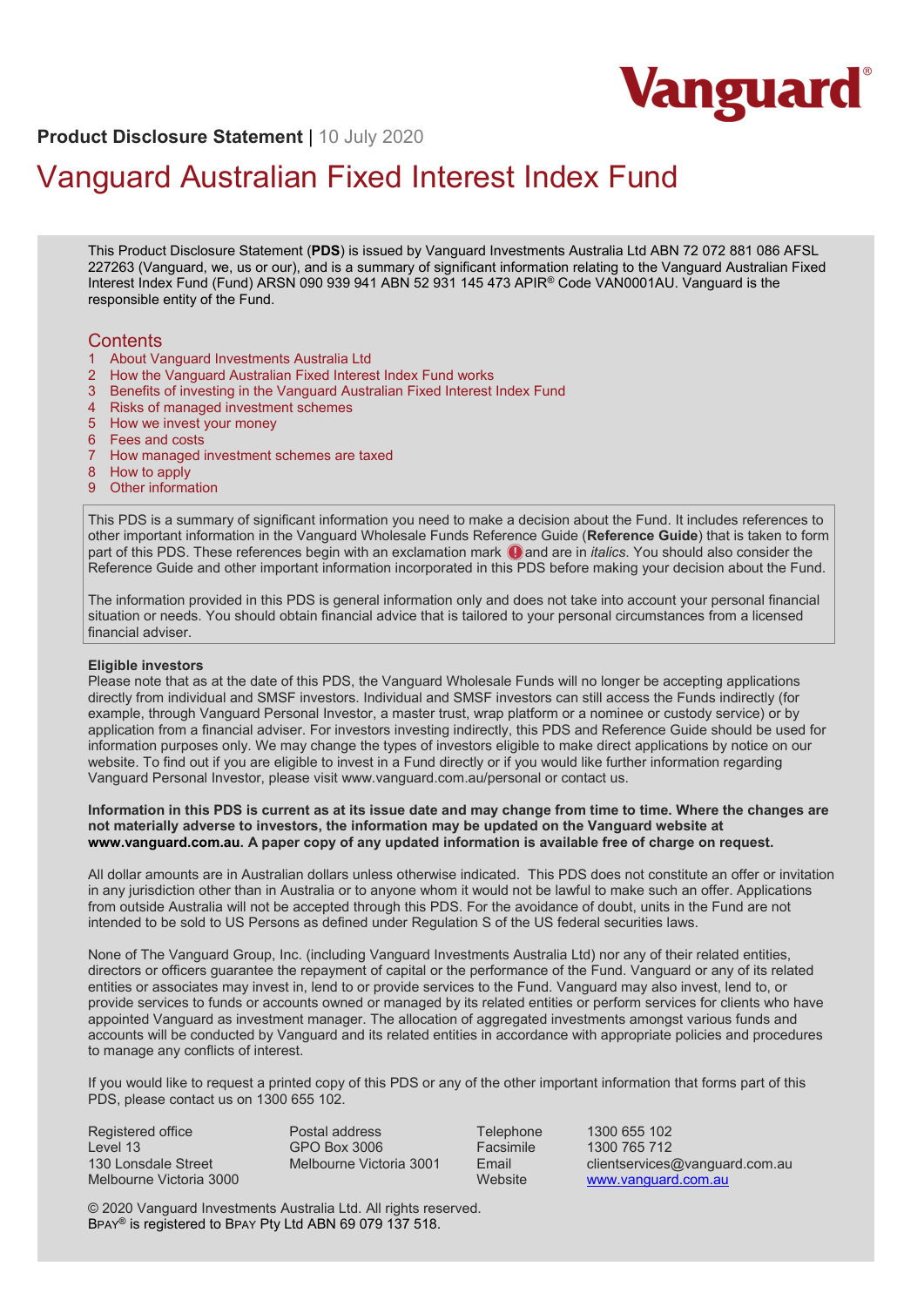# 1. About Vanguard Investments Australia Ltd

Vanguard Investments Australia Ltd ("Vanguard") is a wholly owned subsidiary of The Vanguard Group, Inc. The Vanguard Group, Inc. is one of the world's largest global investment management companies, with more than AUD \$8.6 trillion in assets under management as of 31 March 2020. In Australia, Vanguard has been serving financial advisers, retail clients and institutional investors for more than 20 years.

Vanguard is the responsible entity of the Fund. As responsible entity, Vanguard is solely responsible for the management and administration of the Fund. Vanguard is also the investment manager for the Fund and has appointed other entities within the Vanguard group of companies to provide investment management related services to the Fund. Investors will be notified of any future change in the investment manager of the Fund and this PDS will be updated accordingly.

Vanguard has appointed JP Morgan Chase Bank, N.A. (Sydney branch) (ABN 43 074 112 011) as custodian of the Fund.

*Further information relating to the custodian can be found in the reference guide. You should read the important information about the custodian in the Reference Guide before making a decision. Go to section "Other information" of the Reference Guide located at www.vanguard.com.au/offerdocuments. The material relating to the custodian in the Reference Guide may change between the time when you read this PDS and the day when you acquire the product.*

# 2. How the Vanguard Australian Fixed Interest Index Fund works

The Fund is a registered managed investment scheme. When you contribute money to a registered managed investment scheme, your money is pooled together with other people's money. Vanguard invests that money and manages the assets of the Fund on behalf of all scheme members. The Australian Securities & Investments Commission (ASIC) has a website www.moneysmart.gov.au that has more information about managed investment schemes.

The Fund is divided into units. As an investor, you acquire units in the Fund. A unit represents a beneficial interest in the assets of the Fund as a whole (but not to any particular asset). Under the Fund's constitution, Vanguard is permitted to establish different classes of units.

This PDS relates only to the wholesale class of units of the Fund.

## Unit prices

The value of a unit is determined by dividing the net asset value attributable to the relevant class of units (total assets for that class less total liabilities for that class) by the number of units on issue in that class at the time of valuation.

Units are usually valued daily, except on public holidays, if the market is closed or the Fund is suspended. The value of units will change from time to time as the market value of the assets in the Fund rises or falls. The price you pay when contributing to the Fund (buying units) or receive when withdrawing from the Fund (selling units) is calculated as follows:

- Buy price = net asset value per unit plus the buy spread
- Sell price = net asset value per unit minus the sell spread

The buy/sell spread for the Fund is Vanguard's reasonable estimate of the transaction costs that the Fund may incur to buy and sell assets when investing contributions and funding withdrawals. The buy/sell spreads are paid to the Fund to meet these expenses and are not received by Vanguard. Please refer to section 6. "Fees and costs" for any buy/sell spreads applicable to the Fund.

For information on unit prices visit our website or contact Client Services on 1300 655 102.

## Applications and withdrawals

Investors can acquire wholesale class units by completing the relevant application process. Subject to the minimum requirements in the table below and other applicable terms and conditions, you can increase your investment at any time by buying more units or decrease your investment by withdrawing or transferring some of your units.

| Initial investment    | \$500,000 <sup>A</sup> |
|-----------------------|------------------------|
| Additional investment | \$5.000                |
| Withdrawal            | \$1.000                |
| Transfer              | \$500.000 <sup>B</sup> |
| Account balance       | Nil <sup>c</sup>       |

A Vanguard may accept a lesser amount at its discretion.

B Vanguard may allow you to transfer your units in the Fund to another person in Australia.

 $\textdegree$  Vanguard may impose a minimum account balance in the future.

In most circumstances, Vanguard permits investments via BPAY®.

Investors can request the withdrawal of all or part of their investment in the Fund by providing us with a withdrawal request. Withdrawals from the Fund are normally paid within three business days, however the constitution for the Fund allows withdrawal proceeds to be paid within a longer period. In some circumstances, including where there is a closure of a relevant market or exchange, a freeze on or suspension of withdrawals or during the first ten business days of July each year due to end of financial year activities for the Fund, members may not be able to withdraw their Funds within the usual period upon request.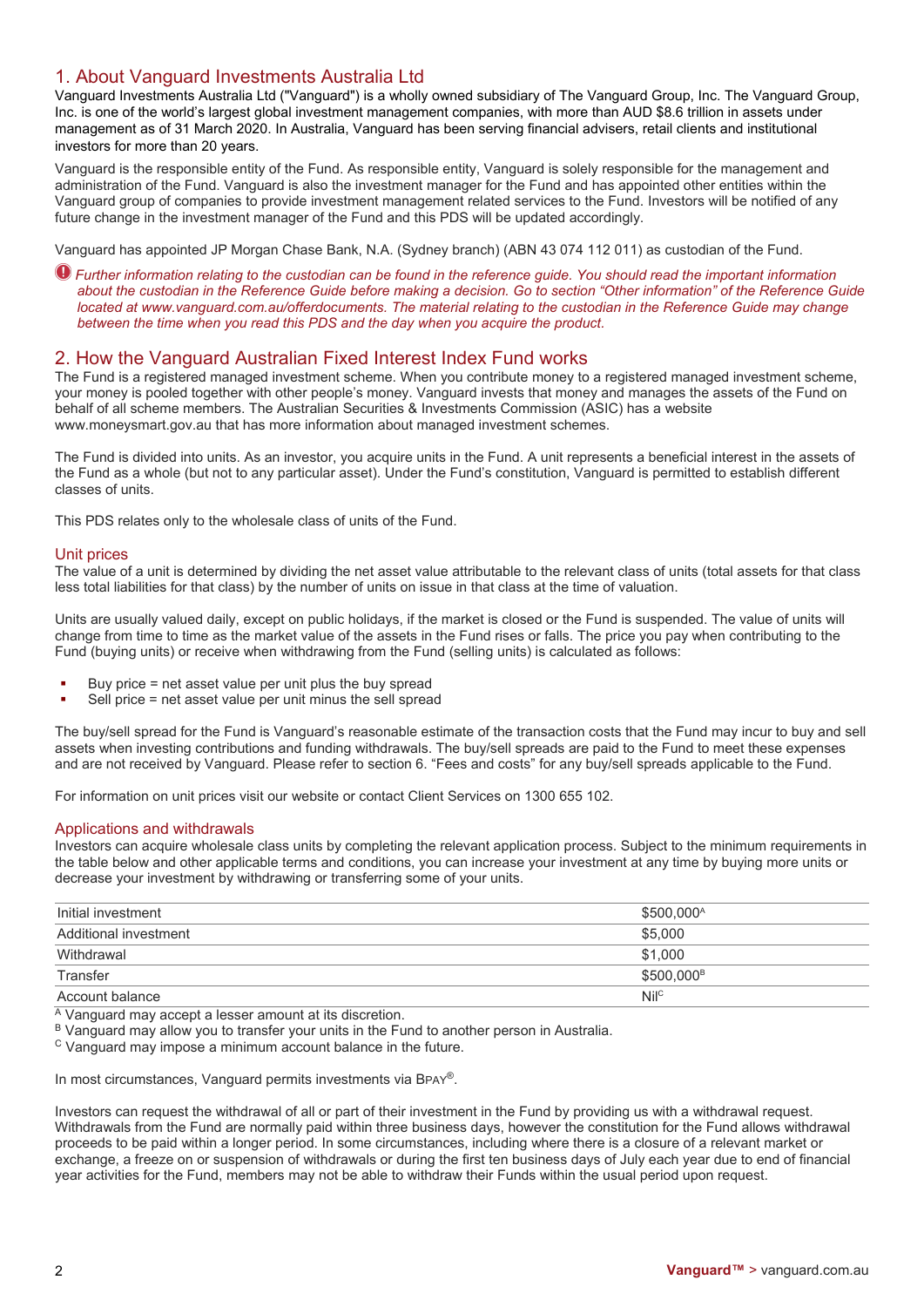## Fund distributions

Distributions may include income earned by the Fund or any other amounts that Vanguard considers appropriate for distribution. As at the date of this PDS, Vanguard intends for the distributions made by the Fund to be based on the taxable income earned by the Fund for each year. The income of the Fund will generally include income earned on holding and disposing of the assets of the Fund.

Where the Fund is an AMIT (see further "Taxation" section below), as distributions for each period may be based on estimates or exclude certain types of income, the amount distributed may differ to the income attributed to investors for tax purposes. Any income of the Fund that is not distributed for the period will either be held back for distribution in a later period in the same financial year, or accumulated in the Fund. Vanguard may from time to time, review its approach to distributions and elect to distribute on an alternative basis.

Distributions will generally be made on a quarterly basis, however Vanguard may elect to distribute at other times. Distributions will normally be paid within 10 business days following the end of the distribution period. The amount of distributions will vary from period to period and there may be periods in which no distribution is made. If this should occur, details will be available on our website.

Distributions are calculated on a per unit basis and will be paid to investors based on the number and class of units held as at the end of the distribution period.

You can choose to have your distributions:

- reinvested in additional units; or
- paid directly to a nominated Australian bank account.

If you do not make a choice, distributions will be automatically reinvested in additional units in the Fund. Where your distribution is reinvested, the units you receive will be issued to you without a buy spread being added to the price you pay for those units. Vanguard reserves the right to reinvest any distributions following the death of the investor even if the investor's representative requests the distributions to be credited to an Australian bank account.

You may change your choice for distribution payments by completing a Change of Details Form located on our website. To ensure that the change to your distribution payments is effective for an upcoming distribution period, you should submit a Change of Details Form to Vanguard at least 5 business days before the end of that distribution period.

*You should read the important information about applications, withdrawals (including BPAY® and transfers) and unit pricing in the Reference Guide before making a decision. Go to sections "Applications", "Withdrawals" and "Unit pricing" of the Reference Guide located at www.vanguard.com.au/offerdocuments. The material relating to applications, withdrawals and unit pricing in the Reference Guide may change between the time when you read this PDS and the day when you acquire the product.*

#### Indirect investors

You may invest in the Fund offered in this PDS indirectly (for example, through a master trust, wrap platform or a nominee or a custody service). If you invest in this manner certain information in this PDS may not be relevant to you such as: applications and withdrawals, Fund distributions, investor communication, fees and costs, how to open an account and cooling off rights. You should consult the offer document or client agreement through which you have invested.

# 3. Benefits of investing in the Vanguard Australian Fixed Interest Index Fund

The significant features and benefits of investing in the Fund include:

- Competitive long-term performance Vanguard's investment approach provides investors with an efficient way to capture longterm market performance.
- Diversification The Fund provides exposure to a diversified portfolio of securities, which means the Fund is less exposed to the performance fluctuations of individual securities. This moderates the volatility of the portfolio and 'smooths out' investment returns over time. The Fund provides exposure to a wide selection of available securities in the relevant index, generally holding significantly more securities than most active funds with the same benchmark. From time to time, however, the number of securities in a given index may reduce due to factors such as index rebalancing.
- Low cost investing The Fund has low ongoing fees as we strive to minimise the costs of managing and operating the Fund. The Fund typically has low portfolio turnover resulting in low trading costs such as brokerage and other transaction costs.

The significant features and benefits of investing with Vanguard include:

- Stability and experience The Vanguard Group, Inc. established the world's first index mutual fund for individual investors in 1976 and has been a leader in low cost index investing ever since. In Australia, Vanguard leverages the scale, experience and resources of our established global business. Investing in the Fund allows you to access the knowledge and skill of Vanguard as a specialist investment manager.
- Client focus The Vanguard Group, Inc. was founded on a simple but revolutionary idea that an investment company should manage the funds it offers in the sole interest of its clients. From rigorous risk management to transparent pricing to plain talk communications, we put our clients' interest first.
- Low costs Investors can't control the markets, but they can control the costs of investing. Providing low cost investments isn't a pricing strategy for us. It's how we do business. Vanguard's scale also helps to keep costs low.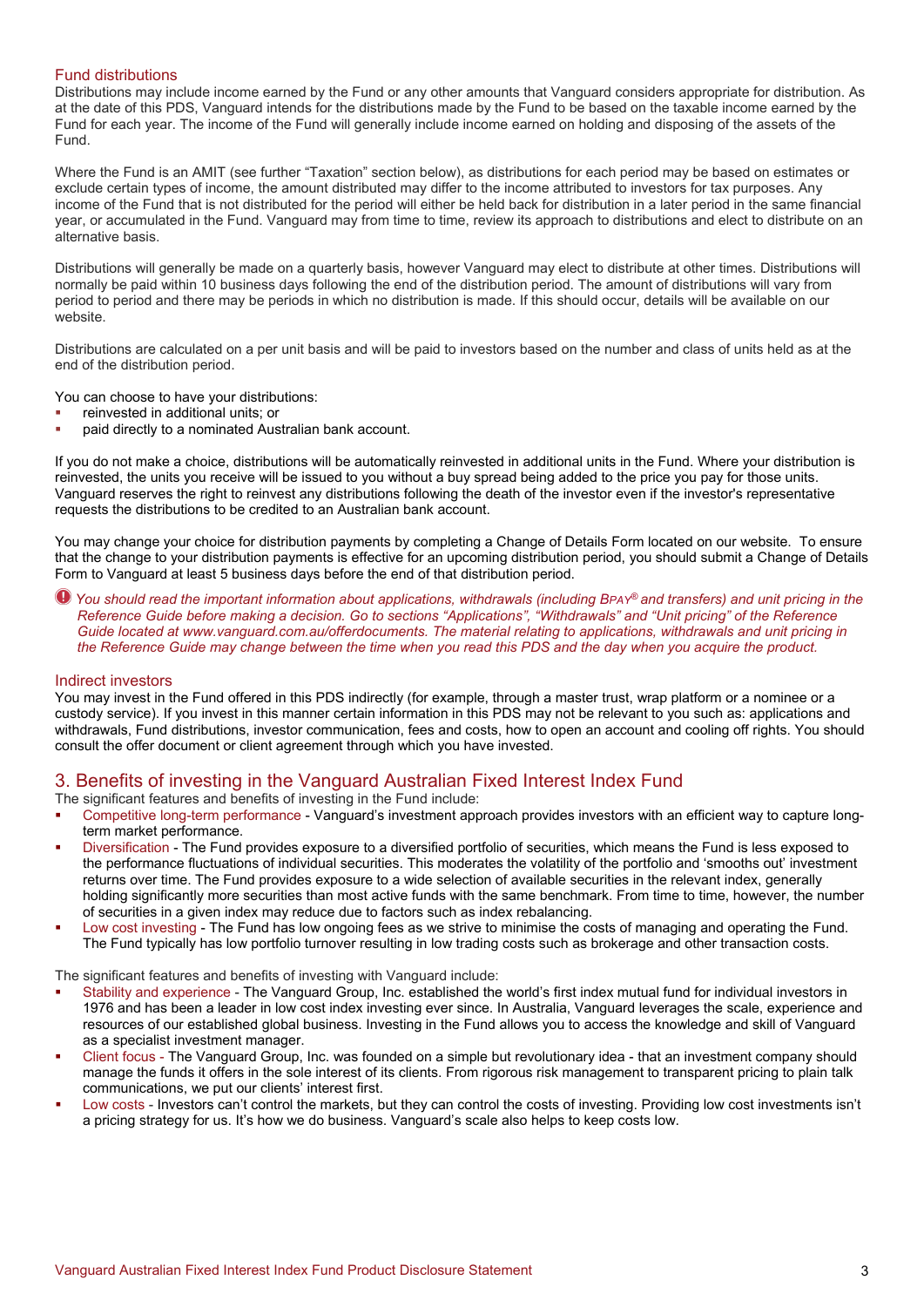# 4. Risks of managed investment schemes

All investments carry risk. It is important to keep in mind one of the principles of investing: the highest long-term returns may also carry the highest level of short-term risk. Different investment strategies carry different levels of risk, depending on the assets that make up the investment strategy.

It is important to understand that the value of the investments may go up and down, investment returns are not guaranteed and investors may lose some of their money. The level of returns may vary and future returns may differ from past returns. Laws affecting registered managed investment schemes may change in the future. The appropriate level of risk for each person depends on a range of factors, including age, investment time frame, where other parts of the investor's wealth are invested and the investor's risk tolerance.

## Significant risks of investing in the Fund

There is no guarantee that the value of your initial investment will be maintained. In other words, the value of your investment may rise or fall. Significant investment risks include:

- Market risk Market risk is the possibility that market returns will overall decline. Financial markets tend to move in cycles, with periods of rising prices and periods of falling prices. It is important to note that the value of your investment can be directly or indirectly impacted and that you may not get back what you invested in the Fund.
- Index inaccuracy risk The index provider does not generally accept liability for the accuracy or completeness of the index data. There is a risk that the index provider makes errors in the construction of the index which may not be identified and corrected for a period of time. Vanguard does not provide a warranty or guarantee for index provider errors. Therefore, the gains, losses, or costs associated with the index provider's errors will be borne by the Fund and its unitholders.
- Security specific risk The prices of securities the Fund invests in, either directly or indirectly (through a holding in another investment vehicle) can rise or fall independently of changes in the broad market. The Fund is generally well protected from security specific risk through diversifying its holdings across a wide selection of available securities in the index.
- Derivative risk A derivative is a contract or financial product that derives its price from one or more underlying assets, reference rates or indexes. Derivatives are generally used as an instrument to gain market exposure or to hedge risk; however they also create exposure to additional risks. These additional risks include the possibility that the value of the derivative may fail to move in line with the underlying asset, the potential lack of liquidity of the derivative, or that the parties to the derivative contract may not be able to meet their obligations. Derivative contracts are not used to leverage the assets of the Fund.
- Counterparty risk The risk that the Fund may incur a loss due to the failure of a counterparty to meet their obligations under a contract. The Fund's counterparties may include brokers, clearing houses and other agents.
- Regulatory risk There is a risk that the Fund may be adversely impacted by a change in laws and regulations governing a security, sector or financial market, including in relation to tax. Regulatory risk may be higher when investing internationally due to the nature and actions of particular legal systems and/or regimes in effect.
- Fund risk Managed funds, in simple terms, pool the money of many individual investors. Therefore, investing in a managed fund may give rise to different outcomes as compared to investing in the underlying securities directly. As an investor in the Fund, your investment returns may be impacted by the applications and withdrawals of other investors, the fees and costs imposed by the fund manager and different tax outcomes related to the tax laws applicable to the Fund. In addition, there is a risk that Vanguard could be replaced as the responsible entity and/or investment manager for the Fund, or the Fund could terminate.
- Manager risk The Fund may fail to meet its investment objective due to Vanguard's (including where relevant, any related entities') investment selection or implementation processes which may cause the Fund to underperform its benchmark or other funds with a similar investment strategy.
- Operational risk There is a risk that Vanguard, or another service provider, will fail to adequately administer or report accurately in relation to the Fund or your investment in the Fund. There is also a risk that circumstances beyond Vanguard's control may prevent it from managing the Fund in accordance with its investment strategy. Such occurrences may include strikes, industrial disputes, fires, war, civil disturbance, terrorist acts, state emergencies and epidemics in Australia or in the countries where the underlying securities are held.
- Credit risk The issuer of fixed interest or debt securities may fail to pay interest and principal in a timely manner, or negative perceptions of the issuer's ability to make such payments may cause the price, and therefore value, of those securities to decline.
- Interest rate risk The value of fixed income securities may fluctuate as a result of changes in market interestrates. Generally, fixed income security values may fall when market interest rates rise. Conversely, when market interest rates fall, fixed income security values may rise. The degree of change varies depending on the term of the securities. Longer term securities are generally more impactedby interest rate risk than short term securities.

# 5. How we invest your money

Warning: When it comes to choosing to invest in the Fund, you should consider the likely investment return, the risk and your investment timeframe.

## Investment strategy and investment return objective

The Fund seeks to track the return of the Bloomberg AusBond Composite 0+ Yr Index before taking into account fees, expenses, and tax. The Bloomberg AusBond Composite 0+ Yr Index is a market value-weighted index of securities (bonds) issued by the Commonwealth Government of Australia, Australian State Government financing authorities and treasury corporations, as well as investment-grade corporate issuers and overseas entities that issue debt in Australia, in Australian Dollars.

The Fund aims to hold an appropriate number of fixed and floating rate securities so as to produce a portfolio risk exposure consistent with that of the index. This is generally achieved by holding a representative sample of the securities included in the index or securities that provide similar characteristics to those securities in the index. Vanguard selects the securities it holds based on liquidity, access to markets, portfolio cash-flow and minimum trade quantities with the aim of tracking the return of the index.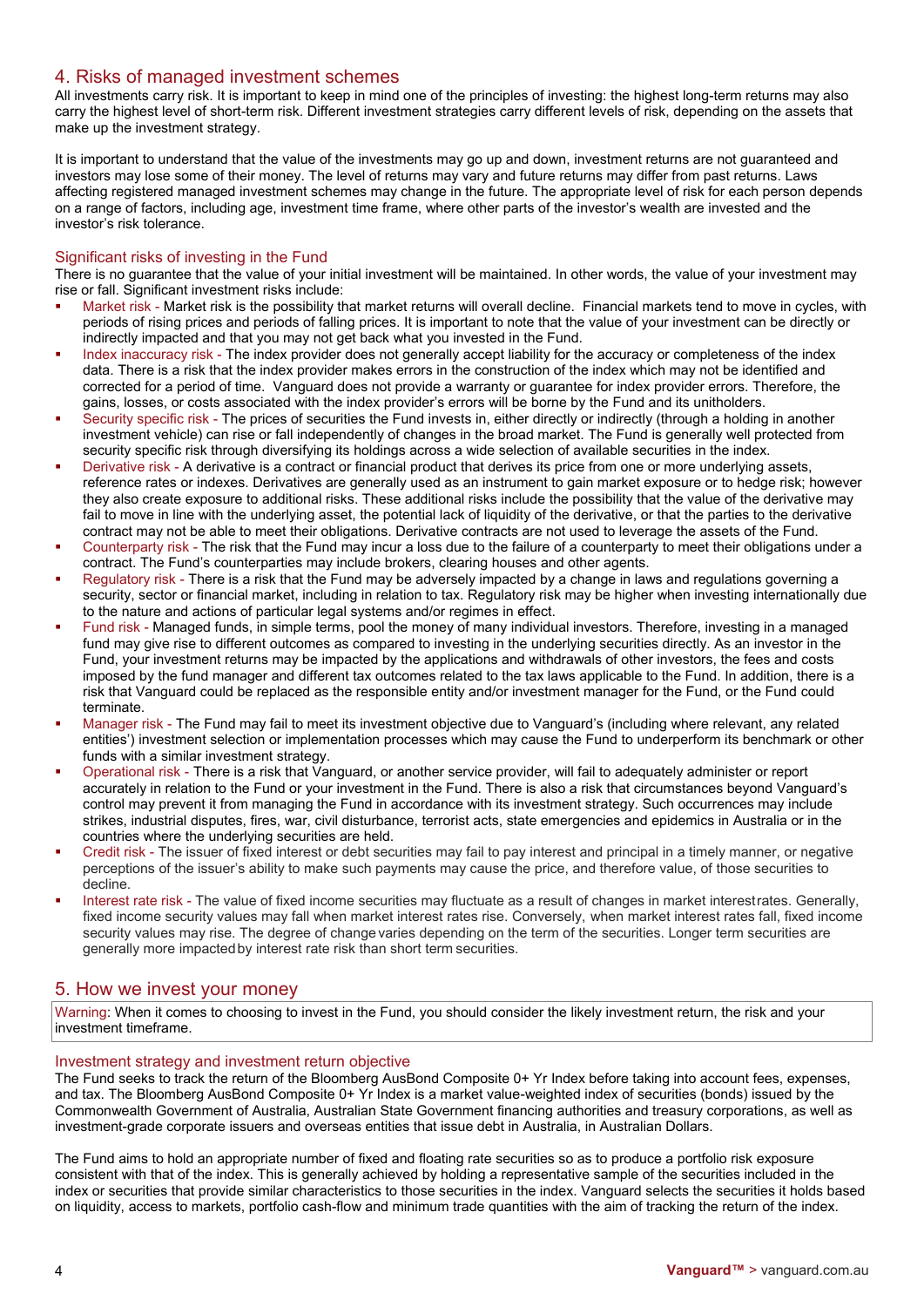Security weightings in the Fund may vary from the index weightings. The Fund may exclude certain securities that are included in the index or may invest in securities that have been or are expected to be included in the index.

The Fund may utilise derivative instruments including futures traded on a licensed exchange and over the counter derivative financial instruments. Derivative instruments are used to manage the overall interest rate and credit risk exposure of the Fund where it is either unable to invest directly in physical securities or is in the Fund's best interest to do so. Derivative financial instruments will not be used to leverage the assets of the Fund.

| Strategic asset allocation*               | Australian bonds 100%                                                                            |
|-------------------------------------------|--------------------------------------------------------------------------------------------------|
| Minimum suggested investment<br>timeframe | Three years.                                                                                     |
| Summary risk level                        | Low - The potential for relatively stable returns, with a low potential for loss of capital.     |
| Who it may suit                           | Investors with a medium term investment horizon, seeking a steady and reliable income<br>stream. |

\*This is a targeted strategic asset allocation. In addition, cash or cash-equivalent instruments may be held (directly or through investing in a Vanguard fund) for the purposes of liquidity management and derivatives may be used to manage market exposure.

*You should read the important information about how we invest your money (including in relation to the use of derivatives and cash management of the Fund) in the Reference Guide before making a decision. Go to section "How Vanguard invests" of the Reference Guide located at www.vanguard.com.au/offerdocuments. The material relating to how we invest your money in the Reference Guide may change between the time when you read this PDS and the day when you acquire the product.* 

## Environmental, social, and ethical considerations

Vanguard does not take into account labour standards, environment, social or ethical considerations when selecting, retaining or realising investments in the Fund to track the performance of the benchmark index.

#### Changing the investment strategy

Vanguard may from time to time vary the investment strategy of the Fund, including by changing the target benchmark for the Fund. Vanguard will notify investors of any such changes.

## 6. Fees and costs

**Did you know? Small differences in both investment performance and fees and costs can have a substantial impact on your long term returns. For example, total annual fees and costs of 2% of your investment balance rather than 1% could reduce your final return by up to 20% over a 30 year period (for example, reduce it from \$100,000 to \$80,000). You should consider whether features, such as superior investment performance or the provision of better member services, justify higher fees and costs. You may be able to negotiate to pay lower contribution fees and management costs where applicable. Ask the fund or your financial adviser.**

**To find out more:** If you would like to find out more, or see the impact of the fees based on your own circumstances, the **Australian Securities and Investments Commission (ASIC)** website (www.moneysmart.gov.au) has a Managed Funds fee calculator to help you compare different fee options.

#### Our fees and costs

The following table shows the fees and other costs you may be charged. This information can be used to compare costs between different simple managed investment schemes. These fees and costs may be deducted from your account balance, from the returns on your investment or from the Fund assets as a whole.

Taxes are set out in section 7 of this PDS.

You should read all the information about fees and costs because it is important to understand their impact on your investment.

| Type of fee or cost                              | <b>Amount</b>                                           |                 |  |
|--------------------------------------------------|---------------------------------------------------------|-----------------|--|
| Fees when your money moves in or out of the Fund |                                                         |                 |  |
| <b>Establishment fee</b>                         | Nil                                                     |                 |  |
| Contribution fee                                 | Nil                                                     |                 |  |
| Withdrawal fee                                   | Nil                                                     |                 |  |
| Exit fee                                         | Nil                                                     |                 |  |
| Management costs                                 |                                                         |                 |  |
| The fees and costs for managing your investment  | Vanguard's management fee 0.24% p.a.*<br>Indirect costs | $0.00\%$ p.a.** |  |

\*The amount of this fee may be negotiated.

\*\* Indirect costs are based on an estimate as at the date of this PDS and may vary over time. Vanguard may update indirect cost information on its website where the overall change to the management cost is not materially adverse to investors.

Buy/sell spreads apply to the Fund. As at the date of this PDS, a buy spread of 0.08% is charged on each contribution and a sell spread of 0.17% is charged on each withdrawal. This amount is reflected in the buy price and sell price respectively for units in the Fund and is not separately charged to the investor.

Vanguard may vary the buy/sell spreads from time to time, including increasing these costs without notice when it is necessary to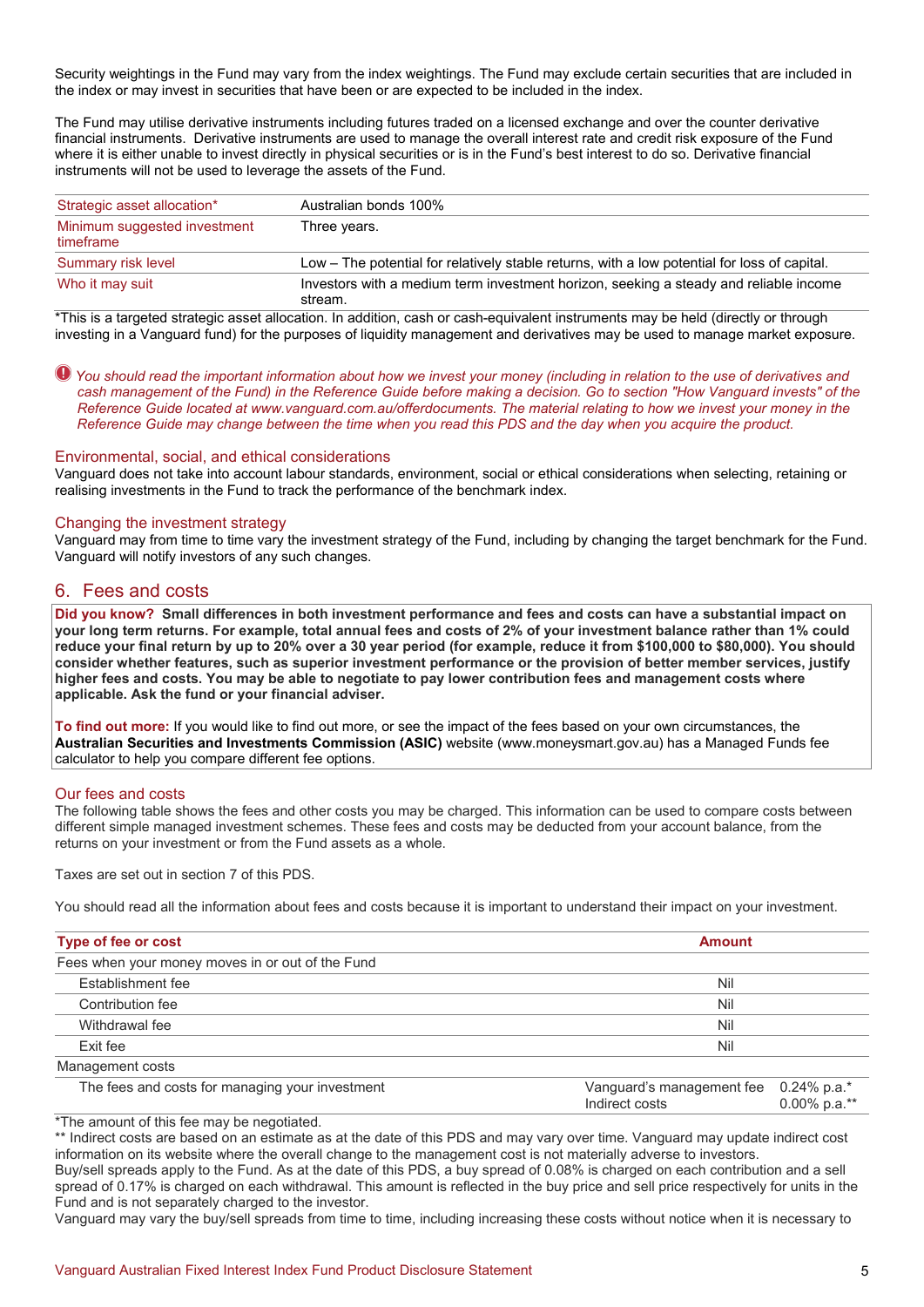protect the interests of existing investors and if permitted by law. The updated information will be disclosed on our website.

The management fee for the Fund incorporates Goods and Services Tax (GST) after taking into account any expected input tax credits. Vanguard may change fees or introduce fees without your consent if permitted by the constitution for the Fund. At least 30 days prior notice will be given to unitholders before any management fee increase.

## Additional explanation of fees and costs

#### Example of annual fees and costs

The following table provides an example of how the fees and costs for the Fund can affect your investment over a one year period. You should use this table to compare this Fund with other simple managed investment schemes.

| Example - Vanguard Australian Fixed<br>Interest Index Fund |               |               | Balance of \$500,000 with a contribution of \$5,000 during year                                                                                                                                                                |
|------------------------------------------------------------|---------------|---------------|--------------------------------------------------------------------------------------------------------------------------------------------------------------------------------------------------------------------------------|
| Contribution fees                                          |               | Nil           | For every additional \$5,000 you put in, you will be charged \$0.                                                                                                                                                              |
| <b>PLUS</b> management costs comprising:                   |               | $0.24\%$ p.a. | And, for every \$500,000 you have in the Fund you will be charged<br>\$1,200 each year.                                                                                                                                        |
| Vanguard's management fee: 0.24% p.a.                      |               |               |                                                                                                                                                                                                                                |
| Indirect costs:                                            | $0.00\%$ p.a. |               |                                                                                                                                                                                                                                |
| <b>EQUALS</b> cost of fund                                 |               |               | If you had an investment of \$500,000 at the beginning of the year and<br>you put in \$5,000 during that year you will be charged fees of \$1,200AB.<br>What it costs you will depend on the fees you negotiate with Vanguard. |

 $\overline{A}$  Assumes that the \$5,000 contribution occurs on the last day of the year and that there is a constant account balance of \$500,000 throughout the year. Additional fees may apply.

B A buy spread of 0.08% would also apply. For every \$5,000 you put in, you will be charged \$4.00.

If you consult a financial adviser, you may have to pay additional fees to the adviser. Please refer to your Statement of Advice for details of these fees (if any).

#### Management costs

Management costs are made up of Vanguard's management fee that is deducted from the returns of the Fund and may include indirect costs.

The management fee is Vanguard's remuneration for managing and overseeing the operations of the Fund. Any expenses that Vanguard may recover from the Fund are paid out of this management fee and are not an additional cost deducted from the assets of the Fund. The amount of this fee can be negotiated. Where the Fund invests in an underlying Vanguard fund which is managed by Vanguard, Vanguard's management fee in the underlying fund is fully rebated back to the Fund and so does not need to be counted in indirect costs for the Fund.

Indirect costs refers to the fees and other management costs (if any) arising from underlying funds and the costs of certain over-thecounter derivatives. Indirect costs are not an additional fee paid to Vanguard. The indirect costs are based on an estimate as at the date of this PDS and may vary over time. Vanguard may update indirect cost information on its website where the overall change to the management cost is not materially adverse to investors.

Vanguard has a managed funds fee calculator on our website that can be used to calculate the impact of fees and costs on your account balance. The Australian Securities & Investments Commission (ASIC) also has a managed funds fee calculator on their website at www.moneysmart.gov.au that can be used to calculate the impact of fees and costs on your account balance.

*You should read the important information about fees and costs in the Reference Guide and transaction and operational costs in the Vanguard Transactional and Operational Costs Guide before making a decision. Go to section "Fees and costs" of the Reference Guide and the Vanguard Transactional and Operational Costs Guide located at www.vanguard.com.au/offerdocuments. The material relating to fees and costs in the Reference Guide and the Vanguard Transactional and Operational Costs Guide may change between the time when you read this PDS and the day when you acquire the product.*

# 7. How managed investment schemes are taxed

Warning: Investing in a registered managed investment scheme is likely to have tax consequences. You are strongly advised to seek professional tax advice.

Registered investment schemes generally do not pay tax on behalf of members. However, Vanguard may be required to withhold tax from each distribution at the relevant withholding tax rates under certain circumstances. You are assessed for tax on any income and capital gains generated by the registered managed investment scheme to which you are entitled.

The information below is a brief summary of the taxation information relating to Australian tax residents who hold their Fund units on capital account for income tax purposes. It assumes that the Fund qualifies as and elects to be an Attribution Managed Investment Trust (AMIT). Please refer to the website for the current taxation status of the Fund.

As an AMIT, Vanguard will seek to attribute all of the taxable income of the Fund to investors each financial year. It is possible for investors to be attributed taxable income without receiving equivalent amounts of cash distributions. In this case, investors may be entitled to an increase in the tax cost base of their units.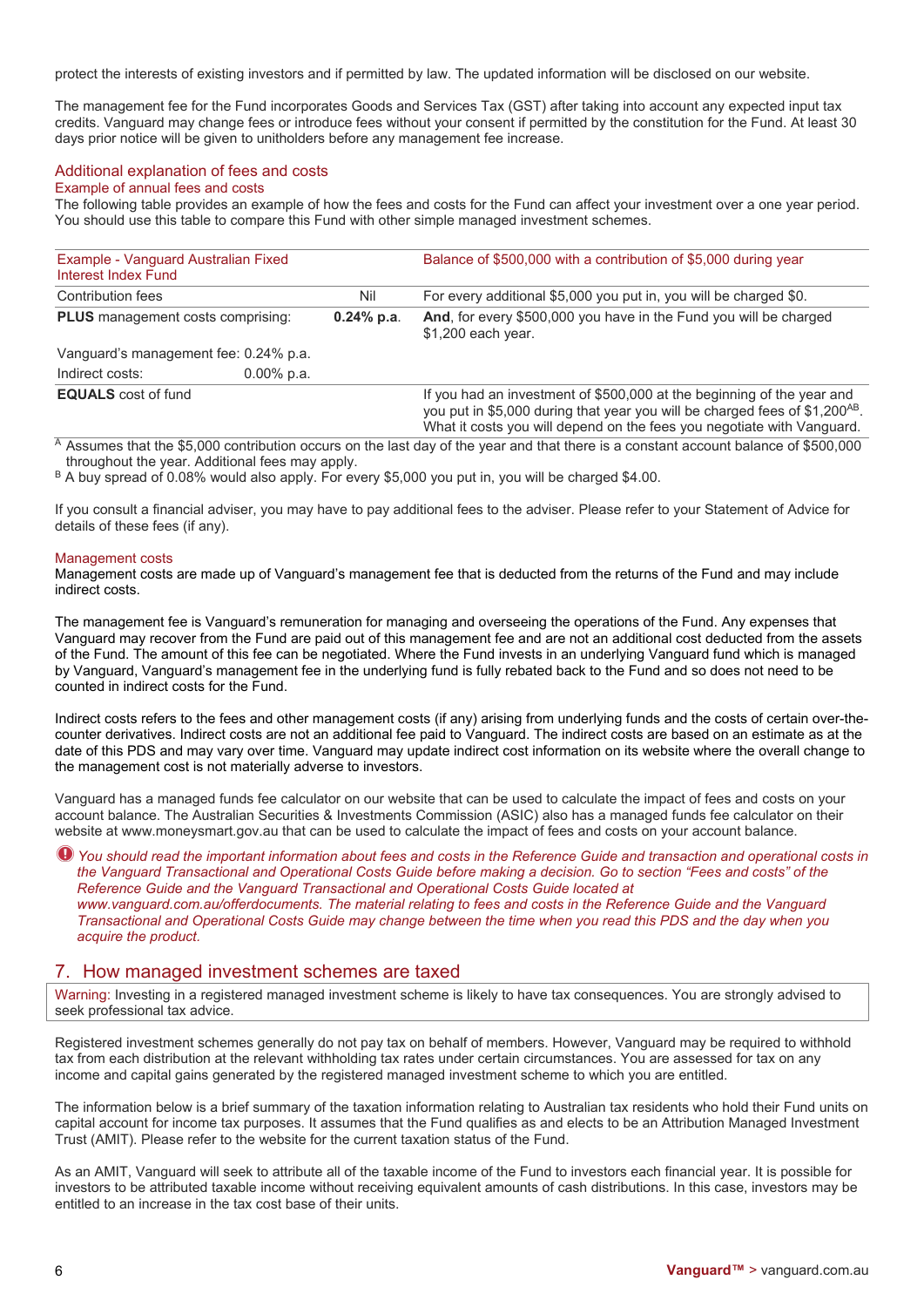Investors may be liable to pay tax on capital gains realised on the sale of units in the Fund, either by withdrawal or transfer. There may also be a distribution and/or attribution of taxable income associated with a withdrawal from the Fund in certain circumstances, such as where the size of the withdrawal exceeds a certain threshold.Should the Fund not qualify as an AMIT at any time in a financial year, then Vanguard expects to pay cash distributions based on the Fund's taxable income. In this case, investors will be assessed for tax on their share of the net taxable income of the Fund (both income and capital gains generated by the Fund) in the year to which their entitlement relates, irrespective of whether the income is reinvested in additional units or the income payment occurs at a later date.

*You should read the important information about taxation in the Reference Guide before making a decision. Go to section "Taxation" of the Reference Guide located at www.vanguard.com.au/offerdocuments. The material relating to taxation in the Reference Guide may change between the time when you read this PDS and the day when you acquire the product.* 

## 8. How to apply

To invest in the Fund:

- 1. Read this PDS.
- 2. Read the important information referenced in the Reference Guide.
- 3. Complete the applicable Vanguard Wholesale Funds Application Form. We need to collect this information in order to process your application, including to comply with Anti-Money Laundering and Counter-Terrorism Financing legislation.
- 4. Read and sign the declaration in the Application Form.
- 5. Attach your supporting identification documents, including any power of attorney authorisations.
- 6. Lodge your Application Form together with your supporting identification documents. We recommend that you keep copies for future reference.

For more information about the process to apply, please refer to the Reference Guide and the Application Form itself.

Vanguard may, in its absolute discretion, accept or refuse to accept, in whole or in part, any application or subscription for units. Vanguard need not give any reason for refusal. If for any reason Vanguard refuses or is unable to process your application to invest in the Fund, Vanguard will, subject to any legal and regulatory requirements, return your application money to you. You will not be entitled to interest on your application money in this circumstance. Vanguard is unable to process your application until all required information and/or supporting documentation is received.

## Cooling off

If you invest \$500,000 or more in the Fund, you will generally be considered a wholesale investor. Wholesale investors, as defined in the *Corporations Act 2001 (Cth),* do not have cooling off rights in relation to making an investment in the Fund.

However, if we exercise our discretion to accept an investment of less than \$500,000 in the Fund, you may have the same cooling off rights as a retail investor. Retail investors have the right to a 14 day cooling off period during which time you may request in writing that Vanguard repay your investment. The 14 day period commences either from the time the investment is confirmed by Vanguard or 5 business days after the units are issued, whichever is the earlier. The amount repaid to you under the cooling off provisions may be less than the amount you invested. The amount repaid will be based on the sell price applicable for the day the request is received, and may be reduced by tax or duty paid or payable by you in relation to the acquisition and termination of the investment.

The right to cool off may not apply if you invest indirectly (for example, through a master trust, wrap platform or a nominee or a custody service), even if you are a Retail investor. Indirect investors should seek advice from their platform operator or consult the relevant platform guide or similar type document as to whether cooling off rights apply.

*You should read the important information about applications in the Reference Guide before making a decision. Go to section "Applications" of the Reference Guide located at www.vanguard.com.au/offerdocuments. The material relating to applications in the Reference Guide may change between the time when you read this PDS and the day when you acquire the product.*

## **Complaints**

If you have a complaint about the Fund or the services provided to you by Vanguard, please contact Client Services on 1300 655 102 from 8:00am to 6:00pm AEDT/AEST, Monday to Friday.

If your complaint is not resolved to your satisfaction, you can refer the matter in writing to: Client Services Manager, Vanguard Investments Australia Ltd, GPO Box 3006, Melbourne, Vic, 3001.

Vanguard will try to resolve your complaint and get back to you as soon as possible, but in any event we will provide a final response within 45 days of receipt.

If an issue has not been resolved to your satisfaction, you can lodge a complaint with the Australian Financial Complaints Authority (AFCA). AFCA provides a fair and independent financial services complaint resolution service that is free to consumers. You can contact AFCA on 1800 931 678 (free call) or email on info@afca.org.au.